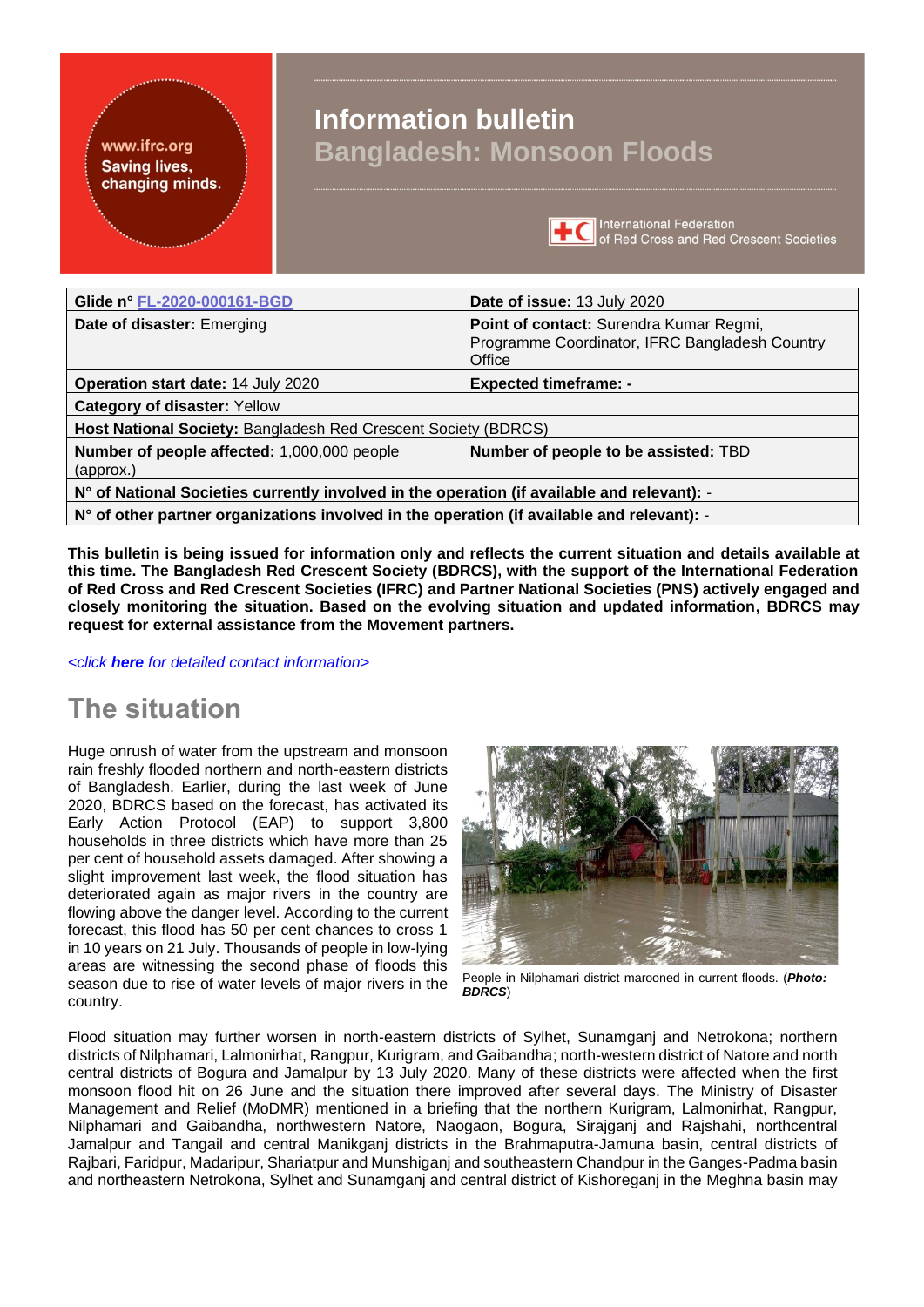witness a fresh wave of flood.

According to the Flood Forecasting and Warning Centre (FFWC) bulletin on 12 July 2020, water levels of all major rivers in upper Meghna basin, Brahmaputra-Jamuna and Gages basins are in rising trend till 12 July morning and it may continue in the next 72 hours due to onrush of upstream water coupled with heavy to very heavy rainfall.

Major rivers in the Meghna basin such as Surma River, Jamuna River and Gur River are all reportedly experiencing rising of water levels above their danger marks.

The FFWC is predicting that heavy rainfall is likely to occur in the country's south-eastern hill regions and it may cause rapid rise of water levels in Sangu, Halda Muhuri and Matamuhuri rivers in that region on 13 July 2020.

Of the 101 river gauging stations, the FFWC observed swelling at 66 points within the 24 hours on 11 July 2020. The FFWC reported that the precipitation level was at 523 millimeters at Cherapunji during the same time and Assam and Meghalaya and West Bengal also received heavy rain. For Bangladesh, the country's highest rainfall of 252 millimeters in the 24 hours until 9:00 am local time on 11 July 2020 was recorded at Lourergarh in Sunamganj. Extremely heavy rains were observed at many places at Sylhet, Sunamganj, Netrokona and Mymensingh.



Bangladesh flood inundation map based on FFWC domestic forecast, as of 12 July 2020. (*Source: Flood Forecasting and Warning Centre, Bangladesh*)

Bangladesh Meteorological Department predicted light to moderate rains in most places in Rajshahi, Rangpur, Mymensingh, Chattoram and Sylhet divisions and in many places in Barishal, Dhaka and Khulna divisions until Sunday morning. Indian Meteorological Department predicted extremely heavy rainfall to continue in places upstream through 12 July. According to Water Development Board, a lot of water was flowing from upstream until 12 July night. The water level at Teesta barrage point in Lalmonirhat rose to 55 centimeters above the danger mark while water at Dharla River at Kulaghat point was flowing above the danger level of 60 centimeters. The Water Development Board mentioned that the water is increasing gradually and issued a red alert in the Teesta basin as the flood situation continued to deteriorate.

Over a million people were marooned in dozens of villages from 10 to 11 July 2020 as roaring rivers swept away embankments in the districts where some of the embankments were already under water since 26 June. Thousands of people are expected to leave their homes throughout the beginning of this week to seek shelter in higher grounds as the Water Development Board warned that the onrush of water from upstream would further intensify.

As low-lying areas in 23 districts are predicted to experience a month-long fresh flooding in the next week with the rise of water levels in major rivers, the Government of Bangladesh is on standby with all-out measures to face the flood situation. The State Minister of MoDMR said in a briefing that the government has taken all-out preparations to protect the lives and livelihoods of people from the approaching flood as the deluge may continue for prolonged period. Directives have been given to ensure preparedness of shelter centers in 23 districts. The Government of Bangladesh has allocated total 8,210 metric tons of rice, BDT 22,250,000 (approximately CHF 242,235) of cash, 48,000 packets of dry foods, BDT 4,800,000 (approximately CHF 52,258) worth of fodders (animal foods) and BDT 4,800,000 (approximately CHF 52,258) worth of child foods to 23 districts from 28 June to 9 July.

Each district will receive 200 metric tons of rice, BDT 500,000 cash (approximately CHF 5,443), BDT 200,000 (approximately CHF 2,177) worth of child food, BDT 200,000 (approximately CHF 2,177) worth of fodder and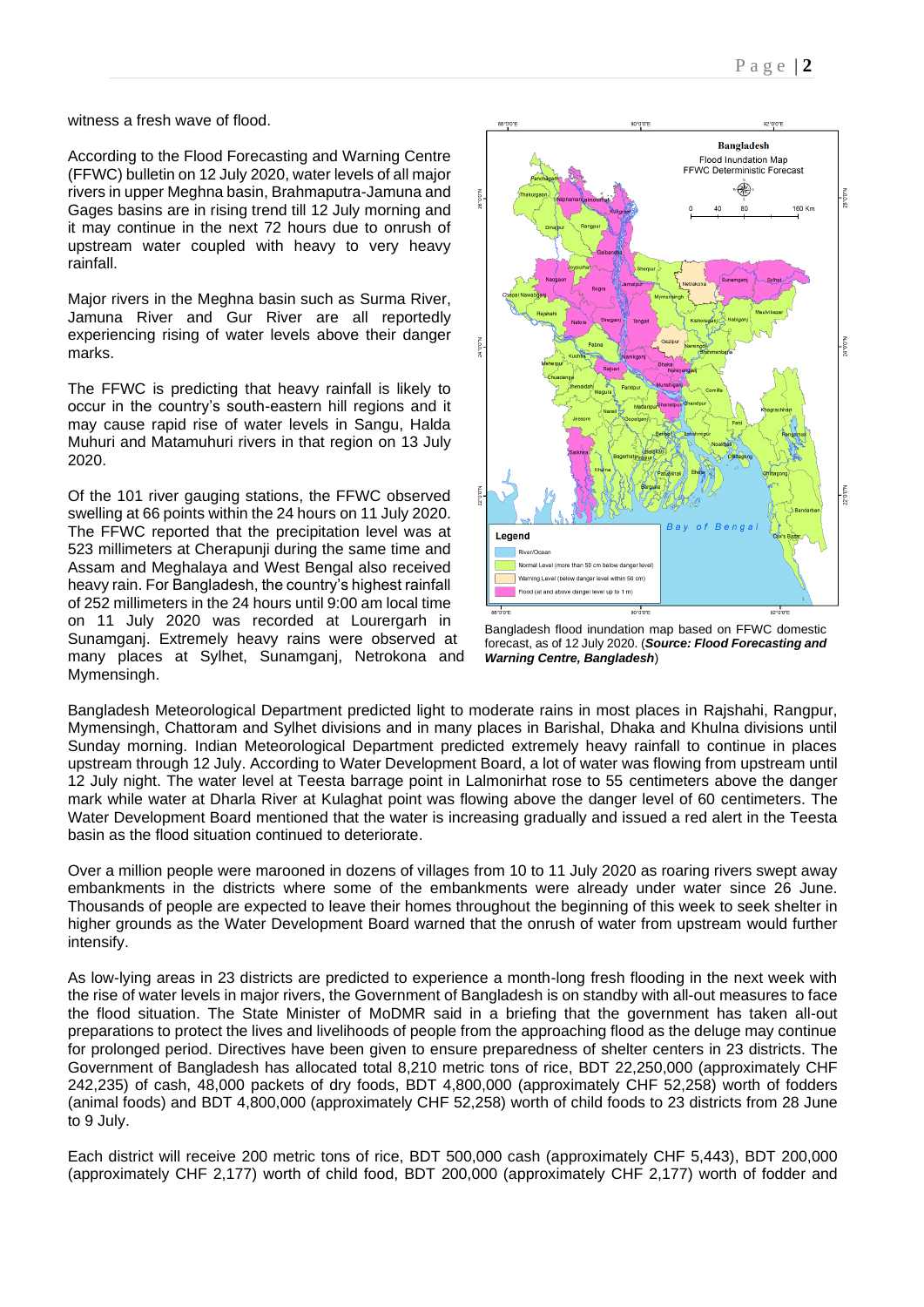2,000 packets of dry foods to ensure timely distribution and local administrations are available to immediately support the affected people. The State Minister of MoDMR said, more allocation will be provided based on the evolving needs of the affected people. The District Disaster Management Committee (DDMC) and Bangladesh Water Development Board offices are continuously coordinating and constantly monitoring the flood situation since June to ensure efficient response during monsoon season.

## **Red Cross and Red Crescent action**

While coordinating closely with the government at national and district levels, BDRCS together with IFRC and in-country PNS are closely monitoring the situation. As mentioned above, based on forecast during the last week of June, BDRCS has activated the floods EAP and assisted 3,300 households with multipurpose cash support of BDT 4,500 (approximately CHF 49) each in the districts of Jamalpur, Gaibandha and Kurigram. BDRCS with the support of IFRC, German Red Cross and Swiss Red Cross completed the distribution by 4 July. With the support of Swiss Red Cross, BDRCS reached another 500 households in Gaibandha district with the multipurpose cash support. BDRCS also provided evacuation support to the people, their livestock and moveable assets and basic first aid services to the injured people.



BDRCS staff and volunteers visiting flood affecting communities in Nilphamari district. (*Photo: BDRCS*)

For this fresh floods' situation, BDRC has organized two coordination meetings with the IFRC and in-country PNS on 11 and 12 July. Experts from Red Cross Climate Centre and BDRCS Forecast based Financing (FbF) team presented updated forecasts in those meetings. While closely monitoring the situation at national and districts levels, BDRCS allocated some 13,400 food packs for the flood affected areas. Deployment of six water purification units with 1,800 units of jerrycans are already issued. Household items of 2,000 units hygiene parcels, 1,000 sets of dignity kits, 3,000 sheets of tarpaulins and 2,000 units of tents are kept ready from the disaster preparedness stock. While the local volunteers of BDRCS units (branches) are active in the field, especially in Gaibandha, Lalmonirhat, Nilphamari, Jamalpur, BDRCS' 180 National Disaster Response Team (NDRT) and National Disaster WASH Response Team (NDWRT) members are on stand by for the deployment. BDRCS' several teams of mobile medical are also on standby for deployment. BDRCS NHQ has opened the Emergency Control Room and advised all its staff to be on high alert for possible deployment. Considering the COVID-19 situation, BDRCS has given outmost importance to the safety of its staff and volunteers.

BDRCS is implementing Integrated Flood Resilience Programme (IFRP) in eight communities of Jamalpur (supported by Swedish Red Cross), Lalmonirhat and Nilphamari (supported by MoFA, Government of the Republic of Korea and IFRC) districts where total 200 trained and equipped community disaster response team (CDRT) members are on stand by and keeping continuous communications with the communities. The community-based flood early warning system has been activated. The team is coordinating with district level authorities such as Water Development Board offices and collecting information and disseminating the message among the community regarding the flood situation.

Communities in Nilphamari and Jamalpur are mostly vulnerable and likely to be affected by the floods as river water has increased above the danger level. Hence, the community-based flood contingency plan has been activated in each community and community volunteers in coordination with the local government took necessary actions in line with the plan. The community disaster response fund is also available in each community to be utilized as needed.

IFRC Bangladesh Country Office in Dhaka is in close coordination with BDRCS, its IFRC sub-office in Cox's Bazaar, in-country Movement partners and the IFRC Asia Pacific Regional Office in Kuala Lumpur. If required, upon the request of the BDRCS, IFRC may request for imminent DREF allocation. BDRCS with the support from IFRC has an existing emergency appeal for monsoon floods in 2019. BDRCS may revise this emergency appeal to include these floods based on the evolving situation of the floods.